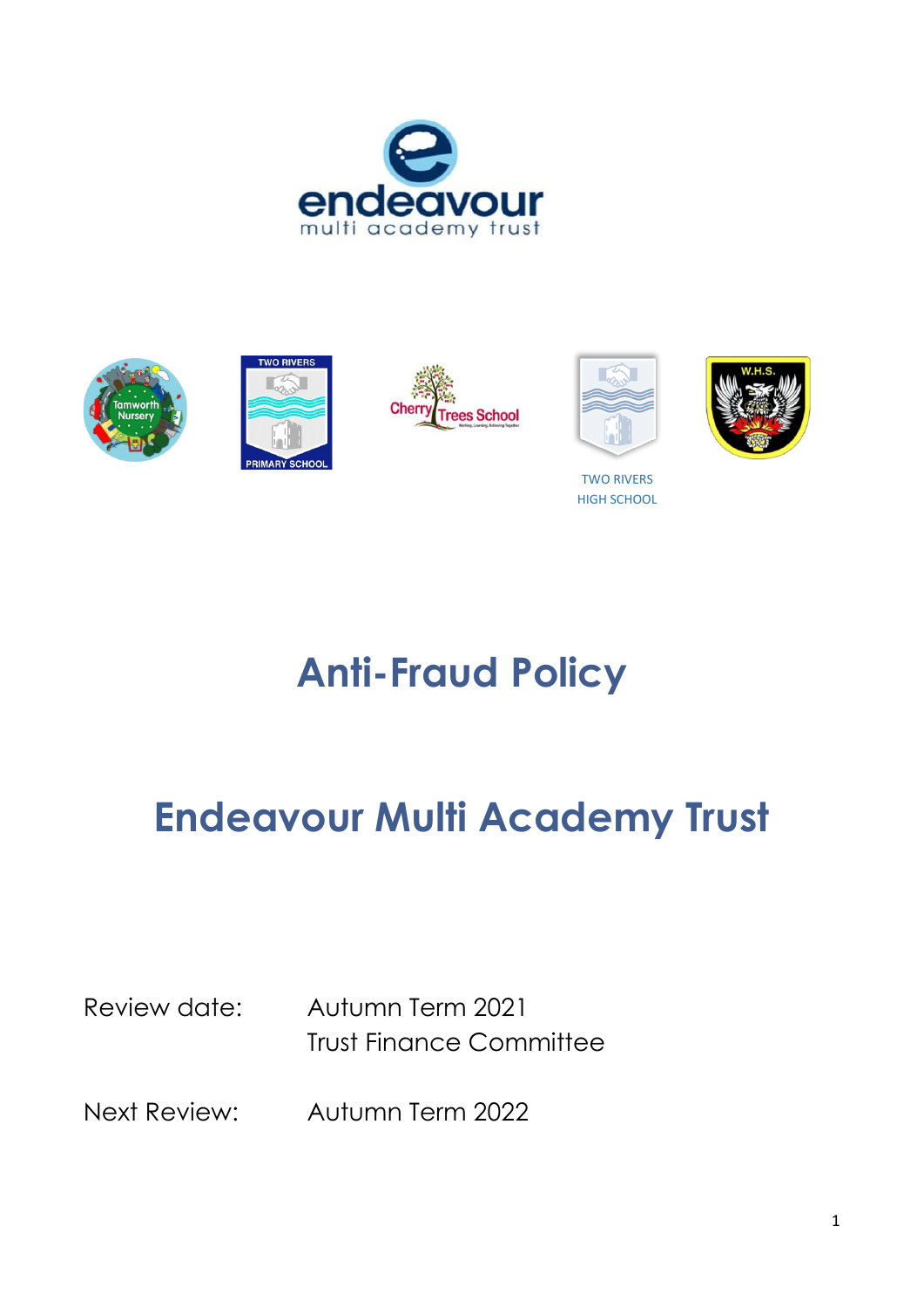## **Summary**

This policy defines the expected conduct of all staff engaged at Endeavour Multi Academy Trust, whether in paid or voluntary employment, in relation to deterring and/or detecting fraud and corruption, and who to report it to.

Also, reference is made to other Trust/School policies where appropriate.

### Introduction:

Endeavour Multi Academy Trust is committed to ensuring that it acts with integrity and has high standards of personal conduct. Everyone involved with the Trust/School has a responsibility in respect of preventing and detecting fraud. All staff, trustees and local governors have a role to play. The Trust also recognises the role of others in alerting them to areas where there is suspicion of fraud.

Recognising a potential fraud and being able to report it is just as important as the measures to prevent and detect.

It is the duty of all employees, Trustees and Local Governors at Endeavour Multi Academy Trust to take reasonable steps to limit the possibility of corrupt practices, and it is the responsibility of the Responsible Officer(s) and Auditors to review the adequacy of the measures taken by the Trust to test compliance and to draw attention to any weaknesses or omissions.

Any investigation carried out in relation to alleged irregularities will be carried out in accordance with the Disciplinary Policy.

#### **Definitions:**

#### Fraud

Fraud is a general term covering theft, deliberate misuse or misappropriation of assets or anything that leads to a financial advantage to the perpetrator or others upon whose behalf he or she acts, even if these "others" are in ignorance of the fraud. Fraud is in fact intentional deceit and for this reason it cannot include negligence.

Fraud incorporates theft, larceny, embezzlement, fraudulent conversion, false pretences, forgery, corrupt practices and falsification of accounts.

#### **Corruption**

The term 'corrupt practices' is defined for the purpose of this Policy as the offering, giving, soliciting or acceptance of an inducement or reward which may influence the actions taken by the Endeavour Multi Academy Trust, its staff, Trustees or Local Governors.

Irregularities fall within the following broad categories, the first three of which are criminal offences –

• Theft - the dishonest taking of property belonging to another person with the intention of depriving the owner permanently of its possession.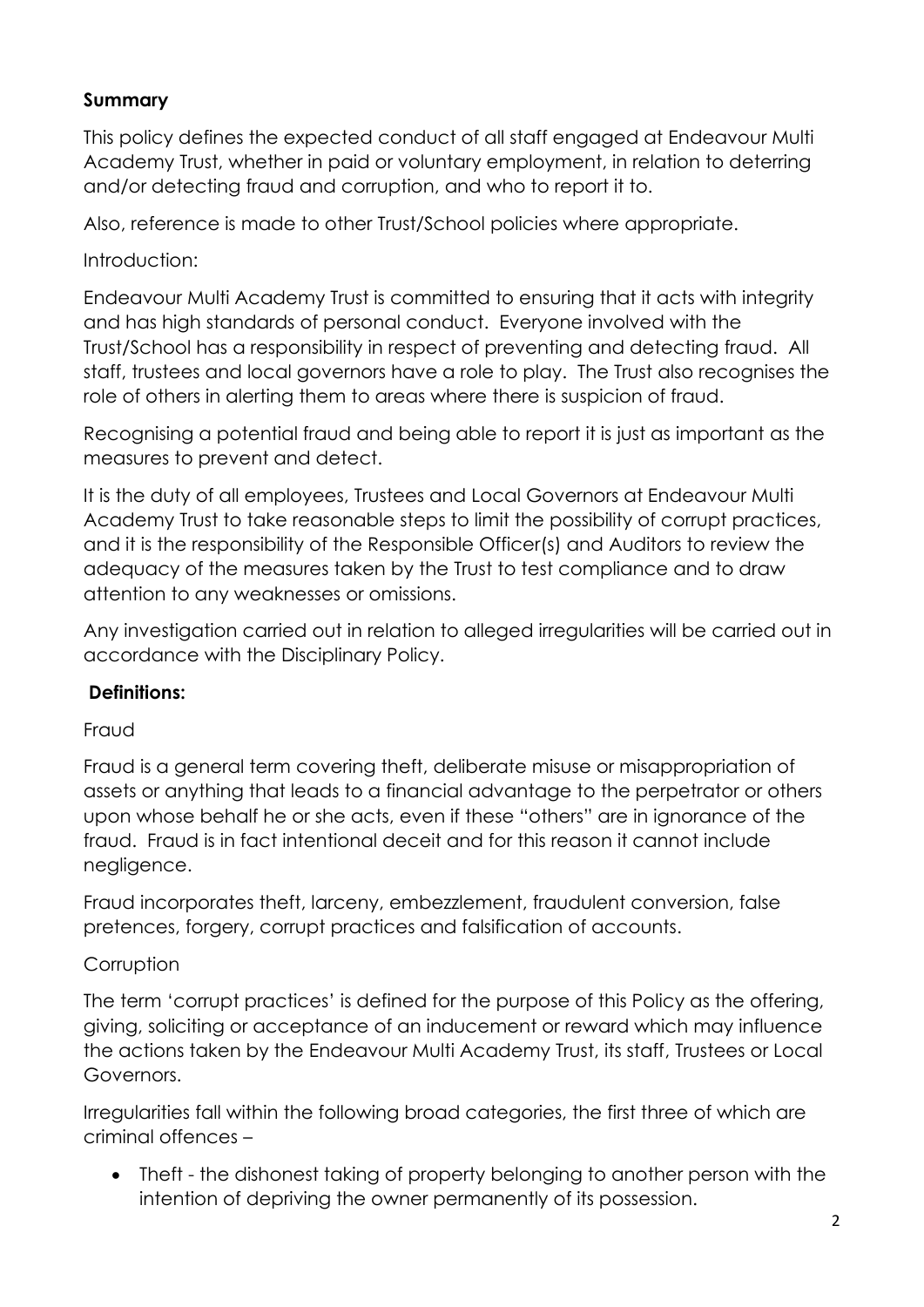- Fraud the intentional distortion of financial statements or other records by persons internal and external to the Trust/School, which is carried out to conceal the misappropriation of assets or otherwise for gain.
- Bribery and corruption involves the offering or the acceptance of a reward, for performing an act, or for failing to perform an act, which leads to gain for the person offering the inducement.
- Failure to observe, or breaches of, the Scheme of Delegation and Financial Regulations and Trust/School's procedures which in some circumstances can constitute an irregularity, with potentially significant financial consequences.

Examples of what could constitute fraud and corruption are –

- theft of cash.
- non-receipt of income.
- substitution of personal cheques for cash.
- travelling and subsistence claims for non-existent journeys/events.
- travelling and subsistence claims inflated.
- manipulating documentation to increase salaries/wages received, e.g. false overtime claims.
- payment of invoices for goods received by an individual rather than the Trust/School.
- failure to observe, or breaches of, regulations and/or other associated legislation laid down by the Trust.
- unauthorised borrowing of equipment.
- breaches of confidentiality regarding information.
- failure to declare a direct pecuniary or otherwise conflicting interest.
- concealing a generous gift or reward.
- unfairly influencing the award of a contract.
- creation of false documents.
- Deception.
- using position for personal reward.

The above list is not exhaustive and fraud and corruption can take many different paths. If in any doubt about whether a matter is an irregularity or not, clarification must be sought from the Chief Executive Officer (CEO).

Similarly, if there is concern or doubt about any aspect of a matter which involves an irregularity, or an ongoing investigation into a suspected irregularity, the best approach is to seek advice from the Chief Finance Officer (CFO).

# **Policy Statement:**

This policy and procedure defines anti-fraud and offers guidance for all staff in the Trust.

The Trust aims to be an honest and ethical institution. As such, it is opposed to fraud and seeks to eliminate fraud by the way it conducts Trust business. This document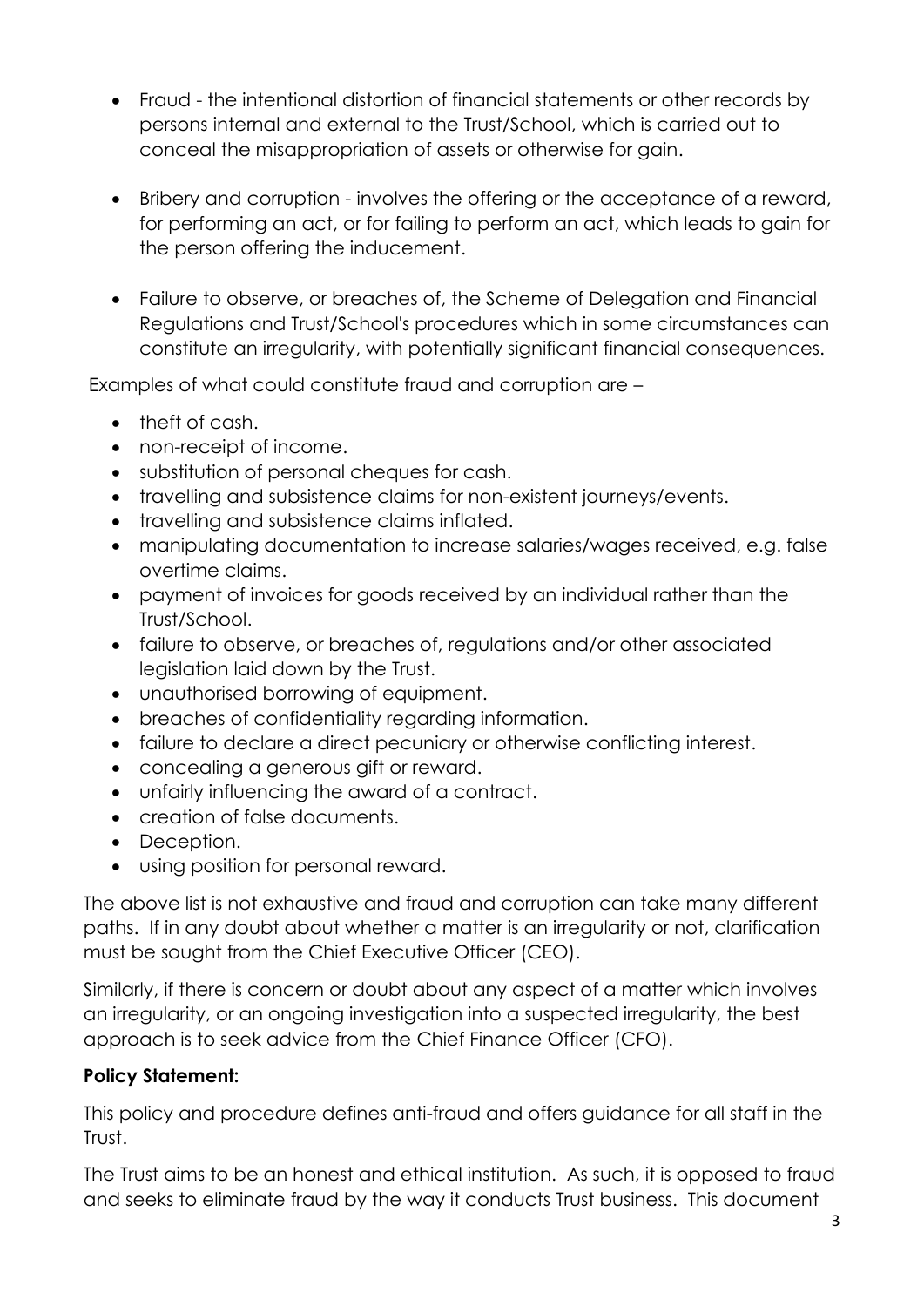sets out the Trust's policy and procedures for dealing with the risk of significant fraud or corruption. In order to minimise the risk and impact of fraud, the Trust's objectives are, firstly, to create a culture which deters fraudulent activity, encourages its prevention and promotes its detection and reporting and, secondly, to identify and document its response to cases of fraud and corrupt practices.

This policy, in line with the Trust's corporate values of integrity, consistency, impartiality, fairness and best practice, provides both staff and management with mutually understood guidelines for the administration of this procedure.

The scope of this procedure extends to all Trust employees, permanent, voluntary and fixed term.

Time limits specified in this document may be extended by mutual agreement.

If requested, employees may be accompanied by a recognised trade union representative or work colleague, not involved in any part of the process, at any interviews.

#### **Roles and Responsibilities:**

#### Staff and Local Governors

Endeavour Multi Academy Trust has adopted the following measures to demonstrate its commitment to anti-fraud and corruption:

1. Finance and Audit & Risk Committees meet regularly.

2. Finance Committee regularly reviews expenditure.

3. A requirement for all staff and local governors to declare prejudicial interests and not contribute to business related to that interest.

4. A requirement for staff and local governors to disclose personal interests.

5. All staff and local governors are made aware of the understanding on the acceptance of gifts and hospitality.

6. Clear scheme of delegation is in place.

7. Clear recruitment policies and procedures.

Staff and local governors also have a duty to report another member of staff or local governor whose conduct is reasonably believed to represent a failure to comply with the above.

Responsible Officer (Headteachers of the schools in the MAT)

The Responsible Officers have a specific responsibility for overseeing the financial arrangements on behalf of the local governors.